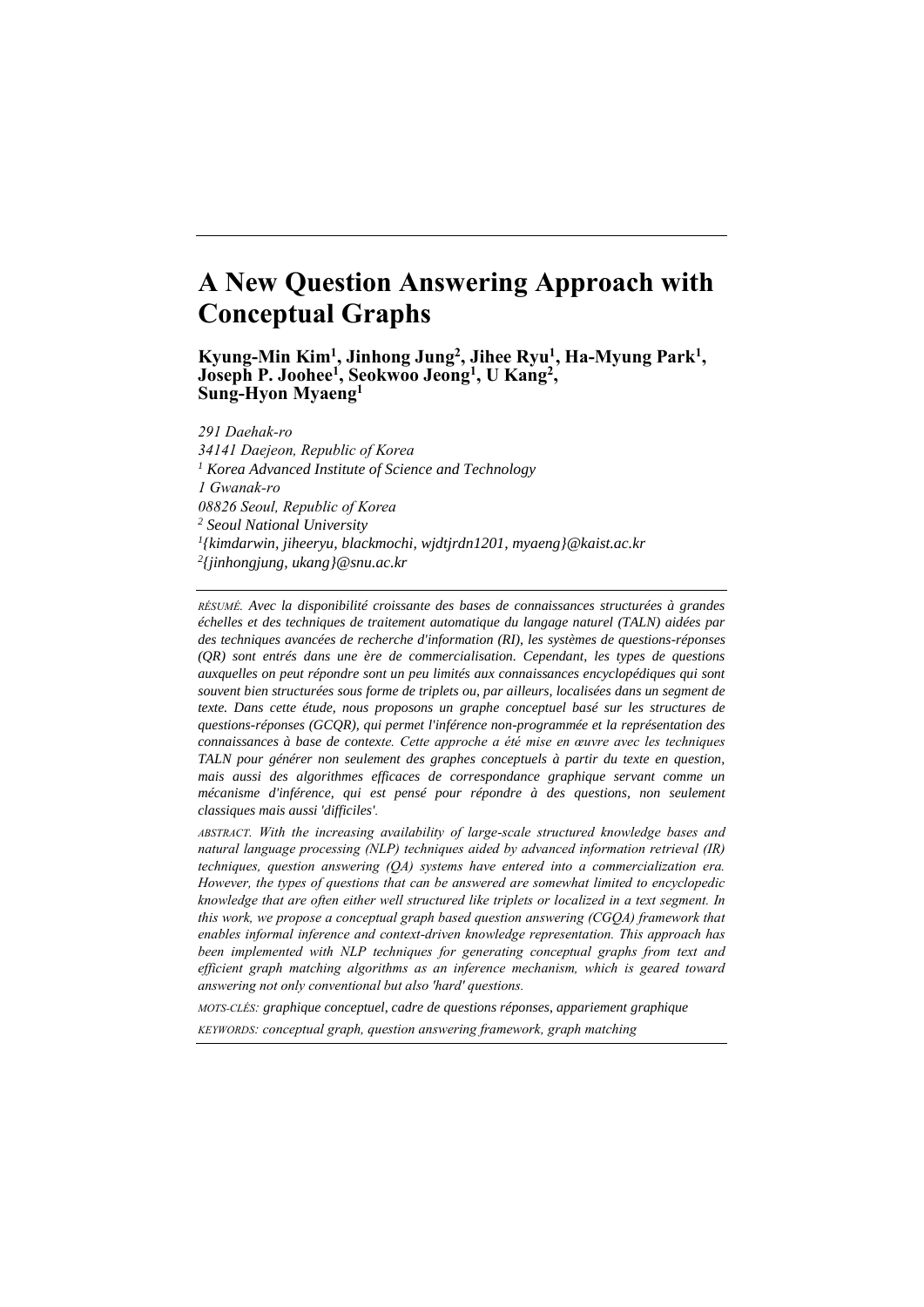# **1. Introduction**

With the increasing availability of large-scale structured knowledge bases (KB) and natural language processing (NLP) techniques aided by advanced information retrieval (IR) techniques, question answering (QA) systems have entered into a commercialization era. A well-known example is IBM Watson that won a Jeopardy quiz contest against human champions (Ferrucci *et al.*, 2010). QA technology has been considered for different applications including medical diagnosis assistance and law service assistance.

However, the types of questions that can be answered are somewhat limited to encyclopedic knowledge that are often either well structured like triplets or localized in a text segment. In knowledge base based QA (KBQA) systems (Lopez *et al.*, 2007; Unger *et al.*, 2012; Berant *et al.*, 2014; Fader *et al.*, 2014), a knowledge base is composed of set of triples. Each triple is meant to be a universal fact, and context information such as time, location, related objects, and topics from the original information source are rarely linked in KB. Therefore, KBQA usually has an advantage for relatively simple factoid questions.

On the other hand, information retrieval based QA (IRQA) systems (Manandhar *et al.*, 2008) lean heavily on statistical approaches and ad-hoc processing. They first retrieve documents that are similar to the question and then extract and rank answer candidates. IRQA has a natural weakness that it is hard to collect dispersed pieces of evidence among documents in a principled way.

The existing QA techniques cannot handle some 'hard' questions because of two major reasons. They either rely on formal inference of fragmented and contextindependent knowledge units like triples or are based on ad-hoc question answering algorithms together with an identification of linguistic constructs like named entities, co-references, and semantic types of entities. The first problem is especially critical for questions that require evidences coming from more than one context, making it important to explicitly handle context in question answering.

In this work, we propose a conceptual graph based question answering (CGQA) framework that enables context-driven knowledge representation and informal inference. This approach has been implemented with heavy NLP techniques for generating conceptual graphs from text, and efficient graph matching algorithms as an inference mechanism, which is geared toward answering not only conventional but also 'hard' questions. We describe how it applies to questions in a quiz contest similar to Jeopardy and demonstrate feasibility of the CGQA framework to help answering 'hard' questions that require a processing of contexts in a novel way.

## **2. Related Work**

Building automatic QA system has been an active research area with a large number of researchers during the last decade. The KB-based question answering (KBQA) approach utilizes a massive KB such as Yago (Suchanek *et al.*, 2007), DBpedia (Lehmann *et al.*, 2013), and Freebase (Bollacker *et al.*, 2008). Several QA systems use an RDF form of data as in a template-based SPARQL learner (TBSL) (Unger *et al.*, 2012) and Parsempre (Berant *et al.*, 2014). Since a conventional KB is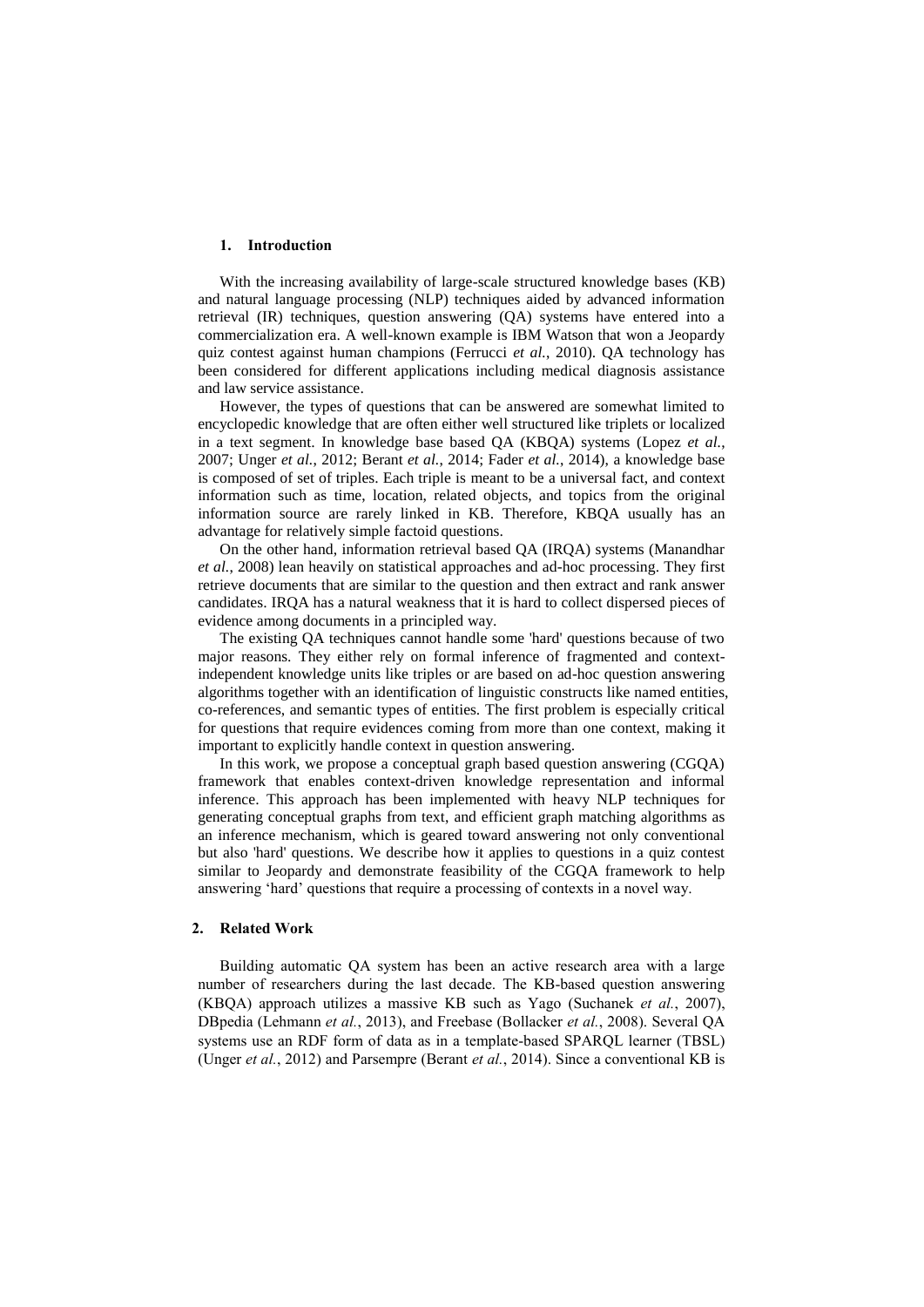curated and verified by humans, KBQA can provide relatively accurate answers. A recent approach is to automatically curate a KB with information extraction (IE) techniques. P. Yin (Yin *et al.*, 2015) proposed to use *n-*tuple assertions and n-tuple open KB (nOKB) to answer questions with complex prepositional or adverbial constraints.

KBQA has a fundamental limitation with the lack of an ability to discriminate against different contexts. Since knowledge in KB is represented in the form of fragmented triples, it tends to contain universal facts. Another limitation is the difficulty in approximate reasoning. Since KBQA usually makes inference by connecting triples, it is not straightforward to mimic probabilistic inference and answer ranking, which incur exponentially increasing computational cost.

IRQA systems search raw text and thus can handle contextually sensitive questions. Since it heavily relies on statistical methods, however, some structural and semantic aspects in the original question and the text in the knowledge source cannot be enforced. IRQA also has a weakness as it usually relies on local search in extracting an answer, not being able to collect pieces of evidence dispersed among different documents. To overcome the problem of lost semantics, Manandhar *et al.* (2008) proposed to use different semantic features for an answer extraction process by using question types (factoid vs. non-factoid).

Recently new QA systems based on a deep learning approach (deepQA) have been introduced (e.g. Yu *et al.*, 2017). Although they are at an infant stage, they have a great potential with their high-dimensional information representation ability and flexibility. M. Tan (Tan *et al.*, 2016) proposed two hybrid models which combine the strength of both recurrent and convolutional neural networks to deal with answer passage selection task. However, deepQA has a fundamental drawback as it is impossible to interpret an intermediate result of inference in most of cases. Therefore, several attempts have been proposed to link a symbolic approach like KBQA or IRQA and a deep learning based approach as a promising research area (Socher *et al.*, 2013).

## **3. Simplified Conceptual Graphs for QA**

Conceptual graphs (CG) are a knowledge representation language for a semantic network. It is a highly expressive system of logic with a direct mapping to and from natural languages (Sowa, 1992). With the definitional mechanisms, conceptual graphs can be used as an intermediate stage between natural languages and the rules and frames of expert systems and QA systems as well as an important tool for knowledge acquisition (Sowa, 1992). In this work, we adopt and simplify the CG representation as a basis for representing the content of the text from which questions need to be answered.

While the original conceptual graph framework has the knowledge representation power equivalent to first order logic and even has the potential for the second order logic with its flexibility, we take the liberty of relaxing some of the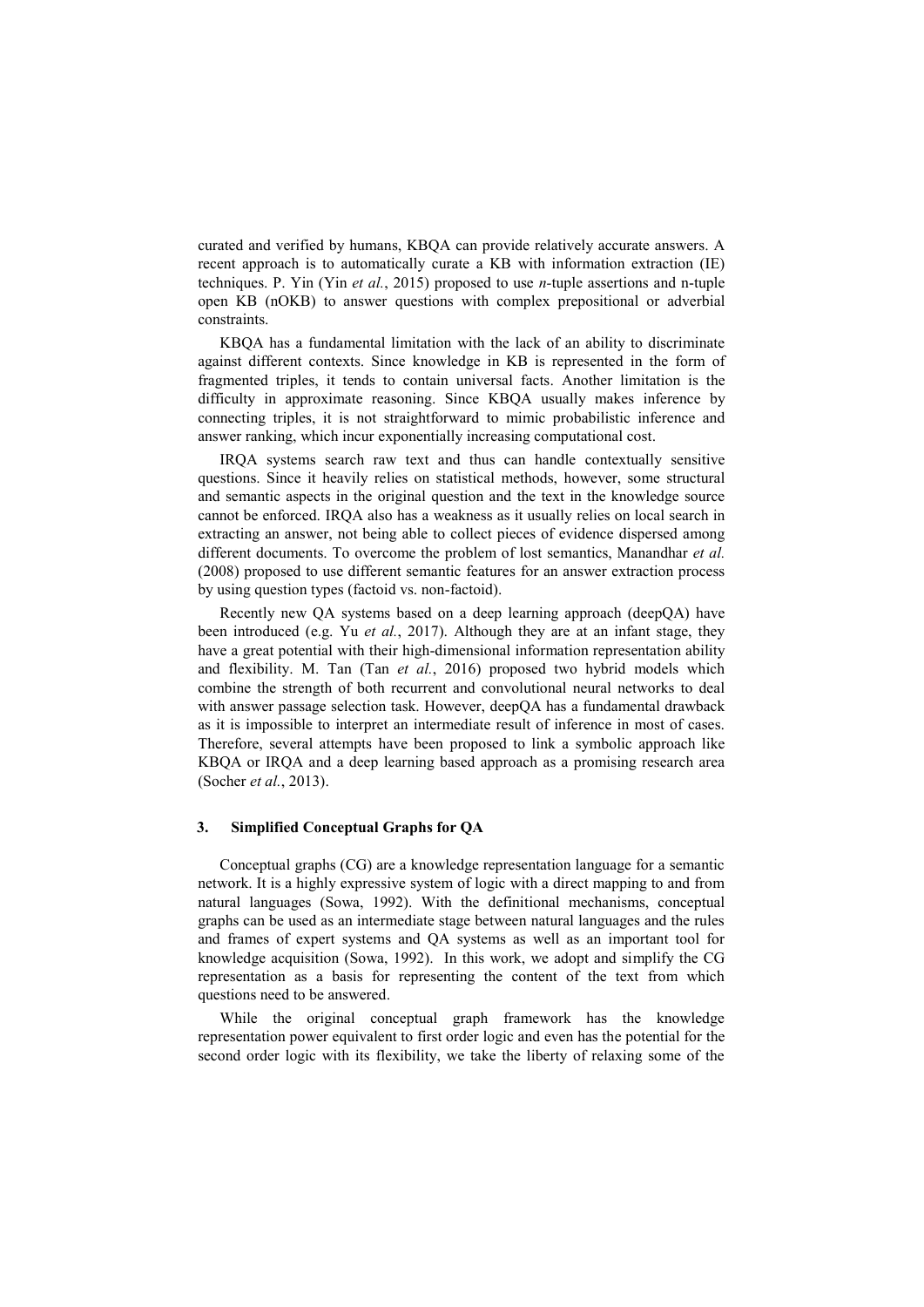theories such as quantification so that we mainly follow its graph structure and the notion of type hierarchy so that the concepts and relations are considered at a semantic level. The resulting representation is much less formal but amenable for more flexible 'inference' based on graph matching.

### **3.1. Key Elements in CGQA**

We first define a few key elements of conceptual graphs to be used, such as concepts and relations in such a way that they are suitable for QA tasks.

- **Definition 1. (Concept)** A *concept*  $c \in C$  is an abstract notion (e.g. 'economy') or an entity of a real-world (e.g. 'tiger' and 'Obama') mentioned in a text. A concept manifests itself in natural language text usually in the form of a noun or noun complex. *C* is a set of concepts, each of which is encoded with a unique identifier in the QA system. For the current implementation, we only consider concepts extracted from Wikipedia as it is the only resource from which an answer is obtained for questions.
- **Definition 2. (Relation)** A *relation*  $r \in R$  is a property of a concept or an action or a state between two concepts (e.g. 'PARENT\_OF' and 'LIVES\_IN'). Like *C*, *R* is a set of relations, each of which is encoded with a unique identifier in the QA system. A relation is usually expressed in text with an adjective phrase, verb phrase, or prepositional phrase but can be revealed by a sequence of words between and around two concepts in a text.
- **Definition 3. (Knowledge Triple)** A *knowledge triple*  $t = < c_i, r, c_j >$ , where  $c_i, c_j \in C$  and  $c_i \neq c_j$ , is a basic unit of knowledge that constitutes a conceptual graph. Note  $t \in T$  where T is the entire set of triples in a KB.

For example, a sentence "A robot appears in a play" can be represented as: <*robot, appear, play*>. While we use word forms in expressing a concept and a relation, they are encoded with unique identifiers in the QA system. It is one of the main differences between the proposed approach and the conventional information retrieval (IR) based QA approach or an open-domain relation extraction (Open-IE) approach, where strings composed of words or phrases appearing in the source text are used for a concept or relation, and answers are obtained based on string matching rather than semantic matching.

Using triples as building blocks, a conceptual graph can be constructed by merging the common concept nodes of triples. Clauses in natural language text are basic units for constructing conceptual graphs.

**Definition 4. (Bare Conceptual Graph)** A set of triples constitute a bare conceptual graph (BCG)  $\hat{g} = \{t_1, t_2, \dots, \}$  which is a connected graph representing the meaning of a natural language clause. A collection of bare conceptual graphs is denoted as  $\hat{G}$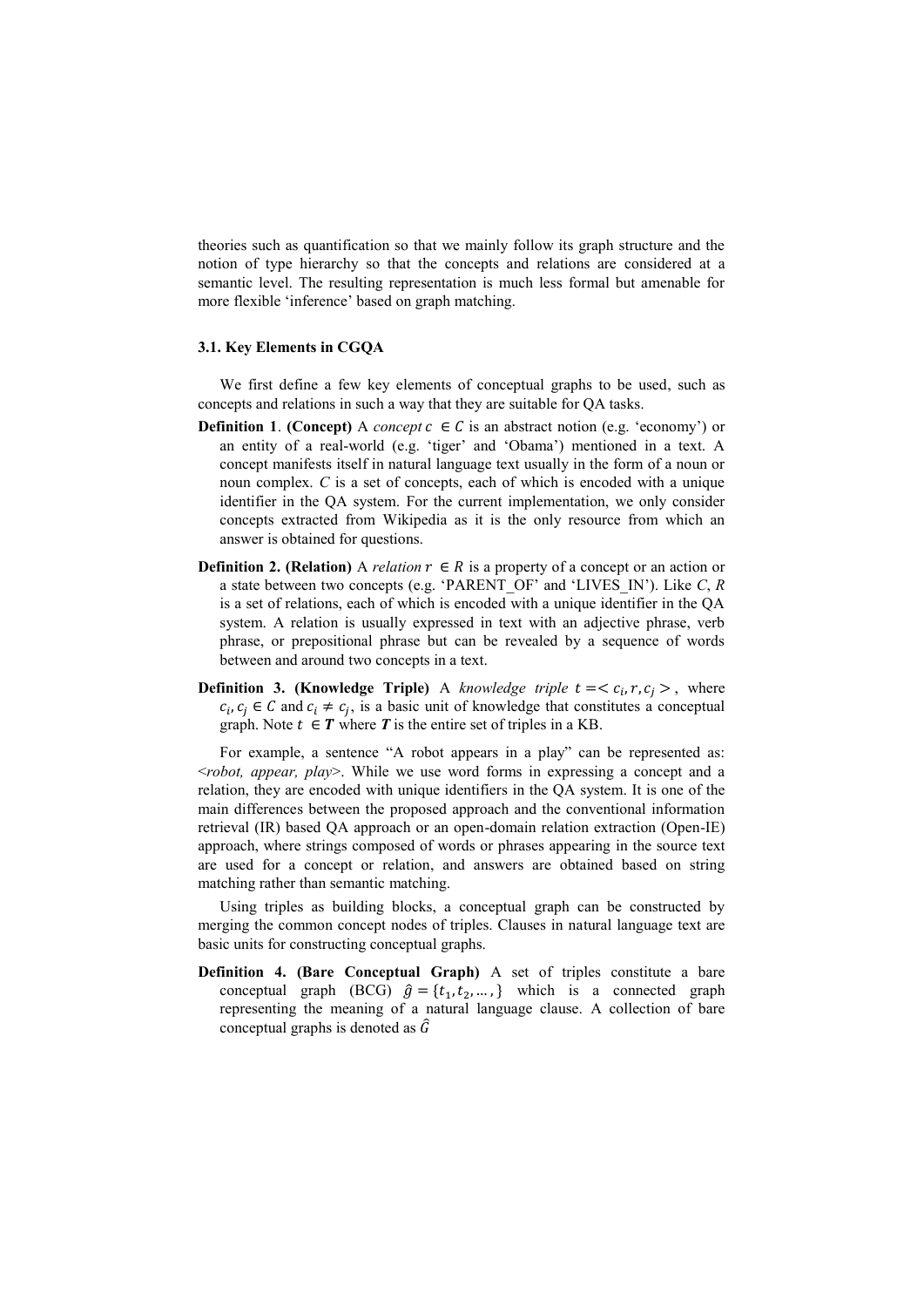That is, a concept node is reachable from any other concept node in a BCG. This constraint is important for the graph matching algorithm.

In a problem solving domain, context plays a critical role as it constrains the problem solving without intervening in it explicitly (Brézillon *et al.*, 1999). Likewise, context is important in answering questions. First of all, a question may not be answered correctly without a specific reference to a context in which an answer would satisfy the conditions. Let us consider the following:

Question: *What is the type of our galaxy (Milky Way) based on Hubble's categorization?*

Answer: *Barred spiral galaxy*

The question includes two contexts: 'our galaxy' and 'Hubble's categorization'. Without referring to the specific contexts, the system may find a wrong answer like 'spiral galaxy' (from the 'Andromeda galaxy' context) or 'black hole based galaxy' (from other categorization context).

Second, when BCGs are combined to represent the meaning of a connected text (e.g. in a document) or remote texts (e.g. two remote sentences referring to an event), it would not make sense to merge two concepts without considering their contexts. For instance, a triple *<robot, appear, play>* extracted from a sentence "The word 'robot' firstly appeared in a play." should not be combined with a triple extracted from an entirely different context like *<Hubo, is\_a, robot>.*

To address this issue, we associate a context for each BCG.

**Definition 5 (Context)** A context  $x \in X$ , where X is a set of possible contexts in a QA system, is associated with BCGs or a higher level knowledge. A function  $h: X \rightarrow \hat{G}$  identifies a collection of BCGs that are associated with a single context. Note that  $h^{-1}$  returns one or more contexts for a bare CG. A set of B CGs for a context *i* is denoted as  $\hat{G}_i$ .

A QA system must have its own definition of possible contexts or *X*, which can cover various types such as time, space, group of people, dialogue, etc. In our current research, we simply define *X* to be different Wikipedia articles. That is, we make an assumption that the concepts with the same surface form appearing in a single Wikipedia article refer to the same entity or abstract notion because they are in the same context.

Two BCGs in the same context can be merged when there is common concept node on each to form a larger graph. This is based on the assumption that two concepts of the surface form in the same context refer to the same concept. Although there can be an exception like the same surface forms even in the same sentence that may refer to two different entities, differentiation of such concepts is deferred to future research. On the other hand, the same surface forms in different contexts (i.e. different articles in the current work) are treated as different concepts with unique IDs. The only exception is that the concepts corresponding to a named entity appearing in different articles are treated as the same concept and hence merged at the time of graph matching. Now we can define a CG with its proper context.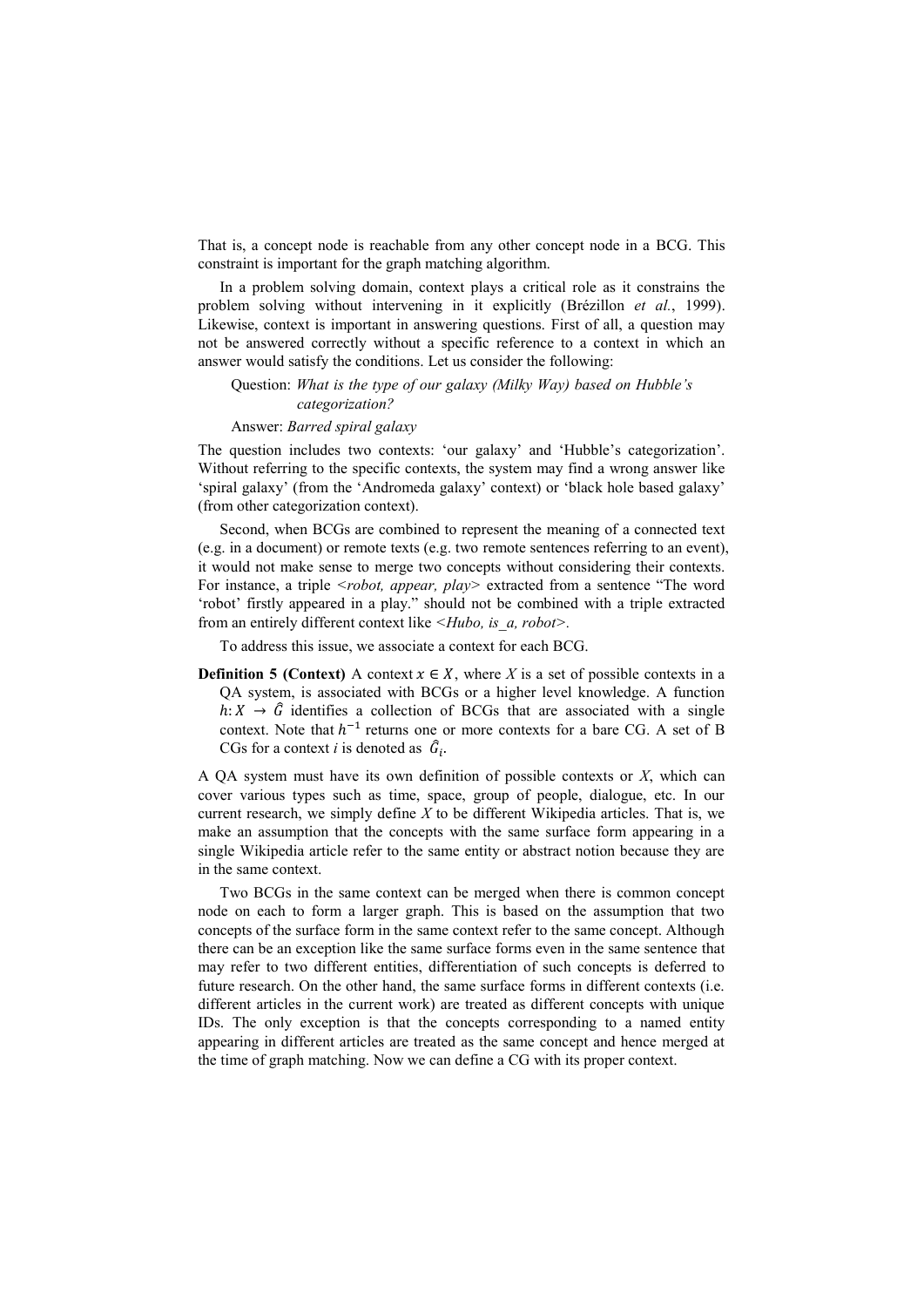**Definition 6 (Context-Anchored Conceptual Graph)** A collection of contextanchored CG (or XCG)  $G_x = \{(\hat{G}, x)\}\)$  is defined to be a set of BCG collections associated with their contexts. An XCG instance  $g_{x_i} = (C, R, X)$  is an ordered triples of concepts, relations, and contexts.

To illustrate all the definitions, we show an example:

**Input sentence:** *"The word 'robot' firstly written in a play"* (from wikipedia document titled 'robot')

**XCG:** {<robot, is a, word> : Wikipedia:robot ), (<robot, appear, play> : Wikipedia:robot )}

Note that relations are a member of predefined set of relations. For a notational convenience, the above XCG instance is expressed as

**XCG:** Wikipedia:robot :: {<robot, is a, word>, <robot, appear, play>}

Fig. 1 shows a visualized representation of two XCG instances constructed from two different contexts (source documents). Rectangles and ovals represent concepts and relations, respectively. The rounded boxes represent context labels (in this case, source documents' titles) that are referred to by the BCGs.



Figure 1. A visualized representation of two XCG instances

Note that BCGs in the same context may be merged with a common concept node to form a larger graph. This context-sensitive merging process simulates the usual inference with the triples in a conventional KB. Since this type of informal inference is conducted at the time of CG construction only within the same context, the way contexts are defined in a QA system determines the flexibility of its 'inference' and hence its characteristics in answering a question.

## **3.2. Converting Text to CG**

This process involves many NLP tasks, which are challenging by themselves. In this paper, we only describe the gist of the key steps with key issues, and overall approaches taken in the current implementation.

**Concept Extraction.** Since concepts are the most essential building blocks of CGs and the core elements in question answering, concept extraction is the first task that determines the quality of a CG. From an NLP point view, we consider concepts come from nouns or noun phrases to cover abstract notions and entities as well as named entities. So the concept extraction task boils down to that of identifying a text boundary corresponding to a concept in such a way that its type can be determined or it can be mapped to a type hierarchy (aka ontology).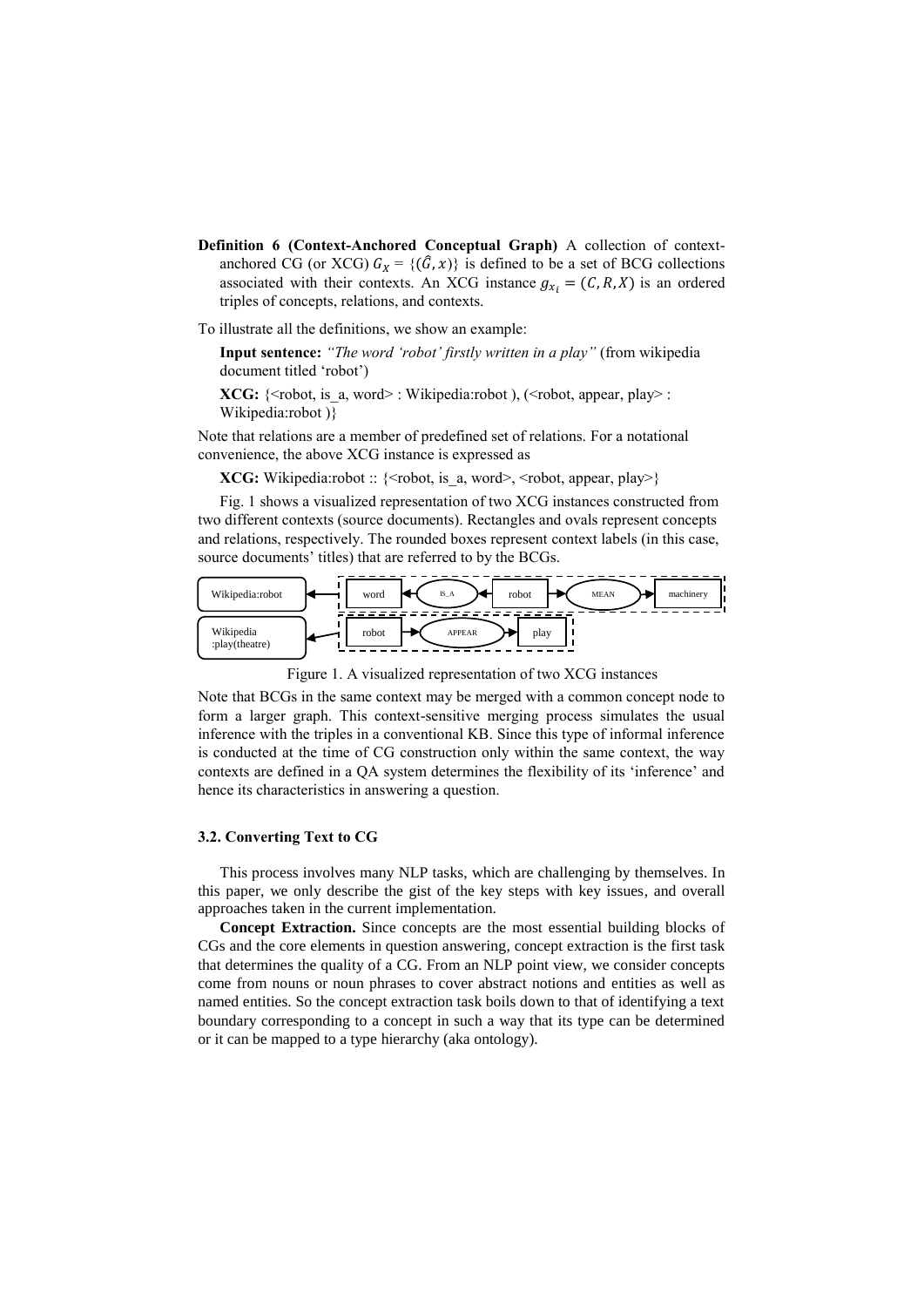The main thrust of the current implementation is that we primarily rely on the headwords in multiple dictionaries and the titles of Wikipedia articles (referred to as reference sources) in defining the space of concepts and determining whether any words or phrases should be treated as concepts. We also apply some heuristic rules for identifying the concepts not found in the reference sources, such as newly coined words, unknown named entities, or phrasal entities. We deliberately avoid wellknown technique like named entity recognition (e.g. [Cohen and Sarawagi, 2004]) because they are computationally expensive and labor-intensive for building training data. Based on a preliminary experiment with a small test set containing 200 concept instances, we obtained 88.5% accuracy in the concept detection task.

After a concept is extracted, we determine its type especially when it is ambiguous (e.g. human name vs. film's title with the same name). The type classifier is trained by word2vec (Mikolov *et al.*, 2013) features, which is a widely used deep-learning method based on text representation features. The training instances are sentences from the Korean Wikipedia corpus, selected by a string matching method with each category's concept. The concept categories which grant unique identifier to each type come from both Korean standard dictionaries and Wikidata.

**Relation Extraction.** Once all the concepts have been extracted from a text, all the relations between pairs of the concepts need to be found. Given a catalogue of pre-defined relations adopted from Wikidata (e.g. 'spouse'), the relation extraction task is treated as a classification problem because it is a matter of selecting one or more of the available relations based on the target sentence. Wikidata has thousands of unique relations defined by humans, and most of the triple instances are automatically generated from the Wikipedia corpus including the semi-structured 'info-box' information. By counting the concept pairs with a particular relation in the dataset, we selected 47 most frequent relations that would be useful in QA.

Formally the relation extraction function  $\rho$  is defined as follows:

# $\rho: C \times C \times X \rightarrow R$

where  $X$  is broadly defined to be a context as introduced earlier but is limited to a narrower scope in the context of the two concepts extracted from the text. As a result of the mapping function, we end up generating triples as building blocks for a CG.

While this function can be defined in a number of different ways, our current approach is to integrate both pattern-based and supervised learning based classifiers. The former has an advantage of high precision but a weakness in recall. The patternbased classifier determines a relation based on the POS patterns in the context between two concepts in the sentence. To handle the remaining cases, we train a classifier based on labeled sentences. We employ a distant supervision approach in (Mintz *et al.*, 2009). The precision of extracted relation scored 79.0% in the experimental set consisting of 300 randomly selected concept pairs.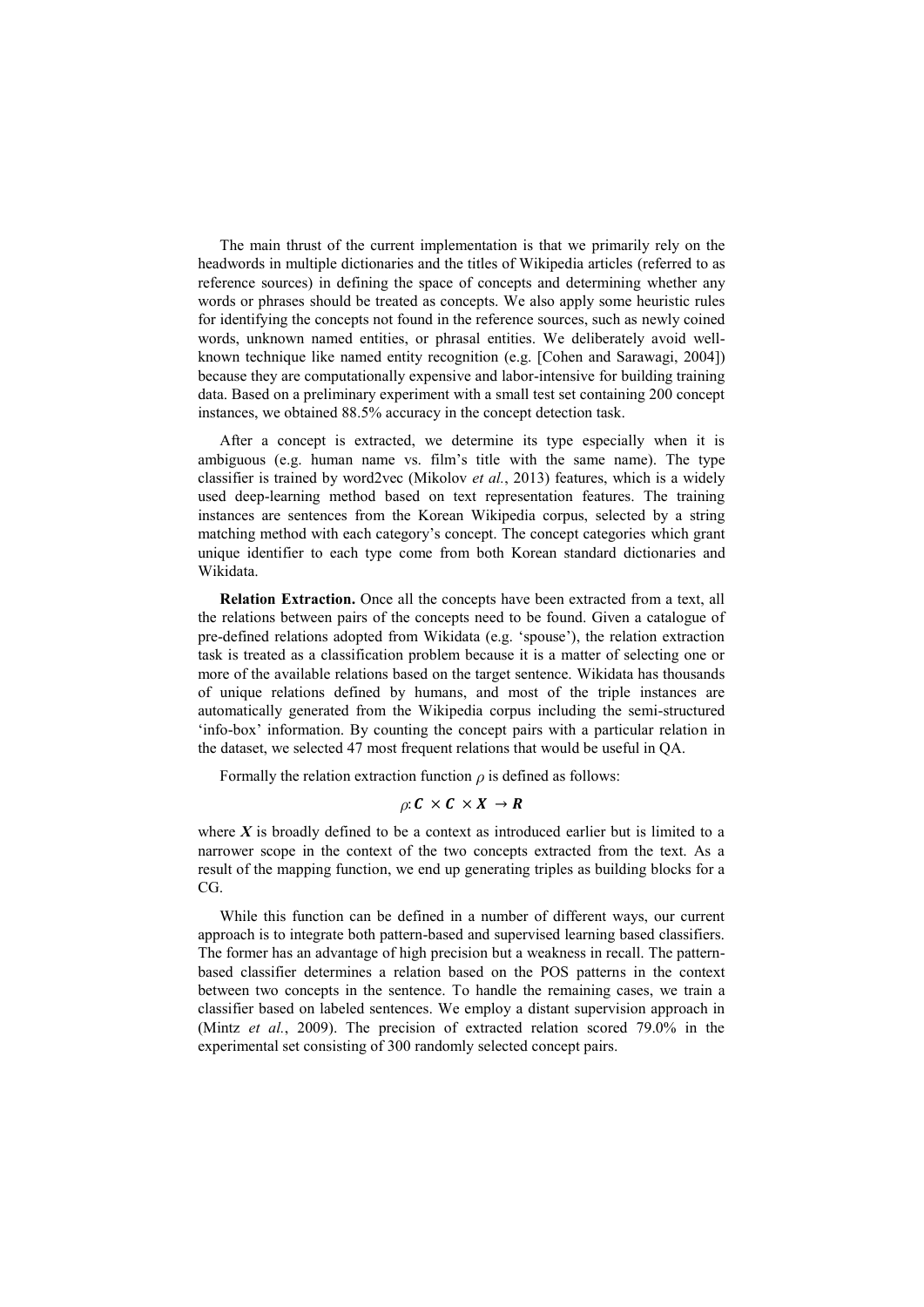# **4. CGQA Process**

Question answering is defined to be a function  $m: G_Q \rightarrow G_{KB}$  that maps a question CG (also referred to as a *query graph*) to a KB CG so that a relevant subgraph (typically a concept node) is returned. Since a question analysis often leads to an arbitrarily complex result including a semantic answer type (SAT), a lexical answer type, and a question focus for a natural language query, a QA process can take advantage of them by developing an ad-hoc answer selection algorithm. We define a core of CGQA as the graph matching kernel that returns a set of subgraphs that are likely to contain the answer.

**Definition 7 (CGQA System Kernel)** A CG-based QA system includes a kernel that receives a question graph  $g_{\mathcal{Q}}$  which is in the form of  $G_X$  with or without explicit value for *X* and searches a KB  $G_{KB} = \cup G_{X_j}$  covering all the contexts.

The entire CGQA for a natural language query consists of four steps: query CG construction, context search, graph matching, and answer ranking.

The q*uery graph construction* process determines the question type such as 'fillin-the-blank' and 'association inference' and then converts question sentences into a query graph. A query graph may or may not include a wildcard (\*) concept node, depending on the question type. While a 'fill-in-the-blank' question asks for a concept that is missing in a query graph, expressed with a wildcard, an 'association inference' question asks for a concept that can be inferred from a set of concepts mentioned in the query.

Given the sheer size of the KB, it would be impractical to match a query graph against the entire document CG in the KB. The *context search* process alleviates the problem by limiting the search only to those graphs in a specific context so that we can significantly reduce the search space for graph matching. Since the current implementation defines context with the boundaries of Wikipedia articles, the result of the context search process is a set of Wikipedia articles. Note that the search function can be implemented with more refined contexts such as time interval or location boundaries of any entity mentioned in the question.

*Graph matching* generates candidate subgraphs by invoking the core process in Definition 7. Details of the current algorithm are explained in Section 4.3. Finally, *answer ranking* process aggregates the graph matching result and ranks answer candidates extracted from the matched document graphs.

#### *4.1. Query Graph Construction*

Given a natural language question, the first step is to determine its type. While several types exist for the quiz contest, we pay attention to two: 'fill-in-the-blank' and 'association inference' types. The former is named as such because the question contains an explanation about something with a wildcard ('\*') that should be filled in to make the question sentences correct. During the graph matching process,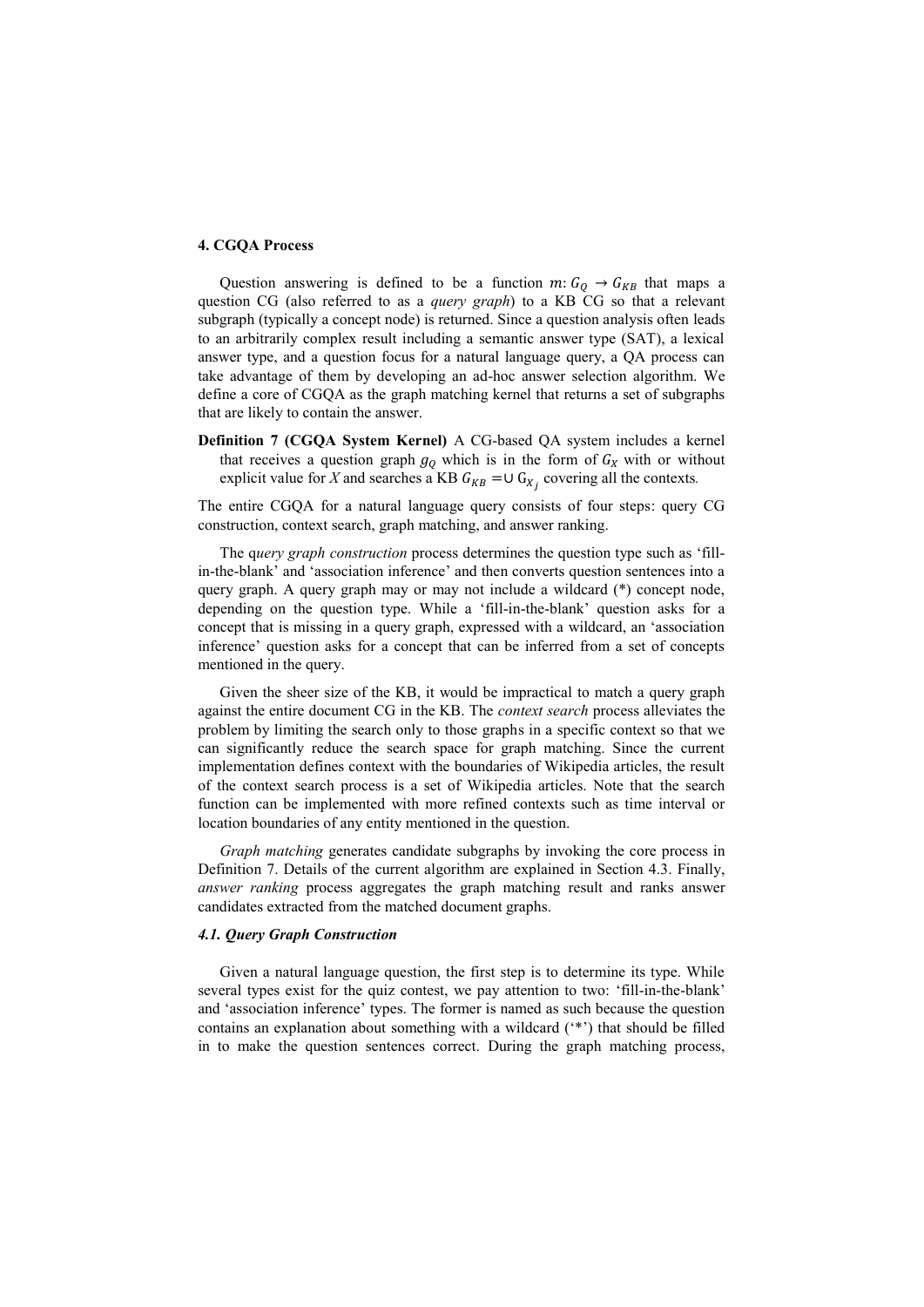wildcard concepts should be matched with any concepts that are returned as potent answer candidates. The missing concept node is marked with a wildcard, and the QA process needs to find a concept to replace it. In this work, a query graph for the 'fill-in-the-blank' type has only one wildcard node. The latter type asks for a concept that should be inferred by a list of explanations in the question. For CGQA, we need to find a subgraph or node that is semantically related to the list of explanations. The question type is automatically determined by a pre-built classifier built by Heo *et al.*, (2015). Fig. 3 shows an example for the two types of questions and their CG versions.

**1) 'Fill-in-the-blank' Question Type**: "*This word firstly appeared in a play. The modern meaning of it is 'a machinery similar to human*'. *What is this?*" [Answer: 'robot']



**Machine 1** Perform Graph **Machine 1**<br> **Machine ... Machine i** Perform Graph **and A** Perform Graph Matching **Machine M CGKB** Matching CGKB Matching CGKB Matching CGKB Matching

**Figure 4. Overall process of context search for graph matching** Result Result Result Result Result Result Subgraphs Result Subgraphs Result Subgraphs Result Subgraphs Result

## *4.2. Context Search*

Result

The answer for a query CG is likely to be in the same contexts as those of the concepts of the query. To find top-*k* context-anchored CGs (or document graphs in this case), we currently employ a simple *TF-IDF* term weighting scheme heavily used in information retrieval.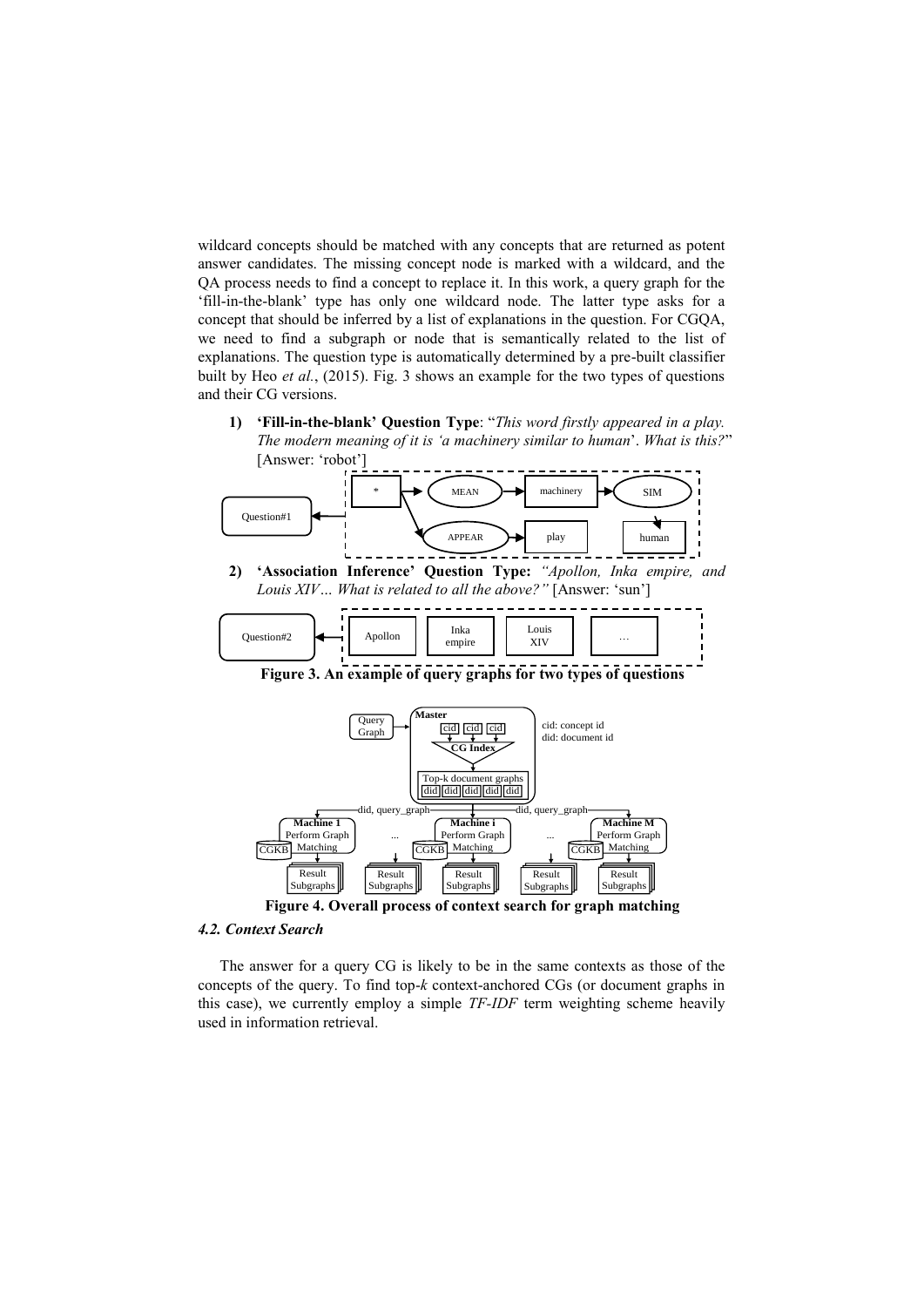$tf(c, d) = log(deg(c, d) + 1)$  $idf(c, D) = log(|D| / |\{d' \in D : c \in d'\}|)$ 

where  $deg(c, d)$  is the number of relations directly linked to the concept  $c$  in the context-anchored graph *d*. The score for the context graph associated with the query CG (qCG) is the sum of the *TF-IDF* scores of all concepts in the query graph. Since calculating all the scores of the context graphs requires very high computational cost, we create two indices to reduce the online calculation cost: 1) the graph-theoretic degree of each concept node in a CG, and 2) the number of context graphs containing each concept. As a result of context search, we can retrieve top*-k* document graphs to be matched with the query graph. The overall process is described in Fig. 4.

## **4.3.** *Graph Matching*

We apply a graph matching algorithm to find appropriate answer candidates in document graphs. The graph matching approach finds or extracts subgraphs which are likely to contain answer candidates for a query graph from document graphs. The detailed policies for searching answer candidates in result subgraphs are different for the question types. Definition 8 describes the task of graph matching.

**Definition 8 (Graph Matching)** The inputs are a query graph  $H_q$ , a set of document graphs  $G = \{g_1, ..., g_t\}$  where  $g_t$  is a document graph, and a top-*k* parameter *k*. According to the question types, the algorithm performs one of the following tasks: 1) partial subgraph matching for 'fill-in-the-blank' questions, and 2) center-piece subgraph extraction for 'association inference' questions. The outputs are top- $k$  matched subgraphs  $H_t$  from each document graph in  $G$ . The algorithm is applied to multiple document graphs in parallel as shown in Fig. 4.

 **Partial Subgraph Matching.** The answer node of a 'fill-in-the-blank' query graph is likely to be close to subgraphs in a document graph when the subgraphs have the similar structure to the query graph. Our approach first matches a query graph except for a wildcard node using a subgraph matching algorithm based on G-Ray (Tong *et al.*, 2007); then we match the wildcard based on the best matched subgraph  $H_t$ . The nodes matched to the wildcard are considered as answer candidates. We design a wildcard score function in order to match a document node to the wildcard. Let  $S(w)$  and  $T(w)$  denote in- and out-neighbors of the wildcard w in  $H_a$ , respectively. Suppose  $m: q \to v$  is a matching function from a query node q to a document node  $\nu$ . The wildcard score function of a document node  $\nu$  w.r.t. the wildcard  $w$  is computed as follows:

$$
h_w(v) = \prod_{s \in S(w)} r_{m(s) \to v} \times \prod_{t \in T(w)} r_{v \to m(t)}
$$

where  $r_{u\to v}$  is the node relevance such as Random Walk with Restart (Jung *et al.*, 2016) from node  $u$  to node  $v$ . This indicates that node  $v$ 's wildcard score will be high if node  $v$  is close to other nodes matched to neighbors of  $w$ . We choose  $k$ document nodes  $\{a_1, a_2, ..., a_k\}$  for matching the wildcard w in the order of wildcard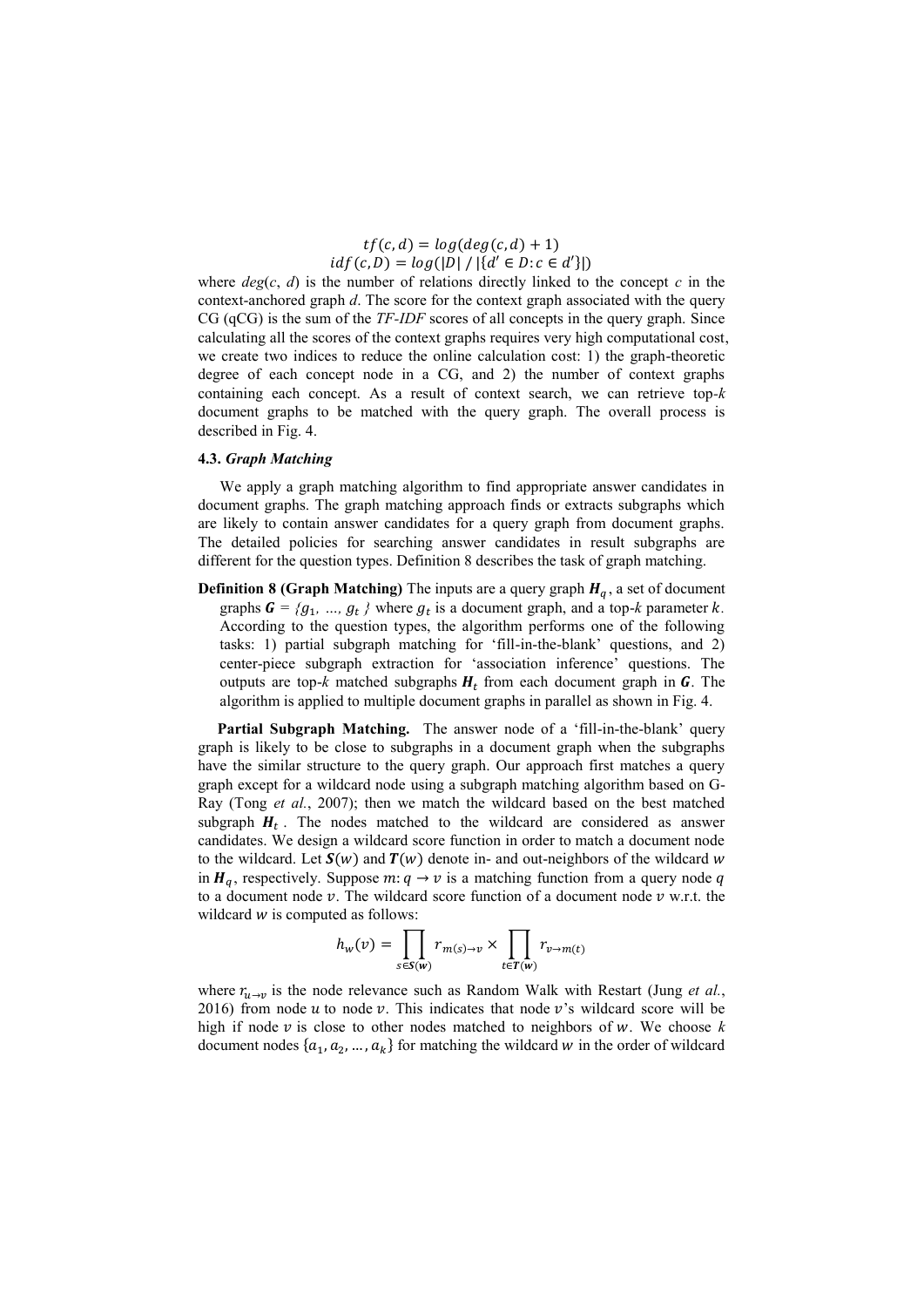scores. Let  $P(w, a_i) = \{ path(a_i, m(q)) | q \in S(w) \cup T(w) \}$  be the set of paths between  $a_i$ , and other document nodes matched to neighbors of the wildcard  $w$ where the paths are discovered by a path finding algorithm suggested in G-Ray. Then, we compute the union of  $H_t$  and  $P(w, a_i)$  to form *i*-th matched subgraph.

**Subgraph Score for Partial Subgraph Matching.** We design a subgraph score to compare subgraphs obtained from multiple document graphs (Fig. 4). Suppose  $H_q(E)$  is the set of edges in  $H_q$ , and  $H_t$  is a result subgraph. Consider an edge in  $H_q(E)$  is partially matched to a path *p* in a document graph. Let *P* be the set of paths in  $H_t$  for all edges in  $H_q(E)$ . The subgraph score  $\sigma(H_t)$  is defined as follows:

$$
\sigma(H_t) = \frac{\sum_{p \in P} |p|^{-1}}{|H_q(E)|}
$$

where  $|p|^{-1}$  is the inverse of the length of the path *p* (i.e., a long path is penalized), and  $|H_q(E)|$  is the number of edges in  $H_q$ . The score indicates the structure similarity between  $H_q$  and  $H_t$ . Fig. 5. illustrates the examples of subgraph scores.



**Figure 5. Examples of subgraph scores when a query concept is matched to a**  document node a'. The subgraph score in (b) is 1 since the structure of the **result subgraph is the same as that of the query graph. In (c), the length-2 path**   $d' - \Delta - c'$  is partially matched to the edge  $d - c$  in the query graph; the score **is penalized by the long path. Also, the score is penalized by non-matched nodes as in (d).**

**Center-piece Subgraph Extraction.** Our goal is to find concepts that are most relevant to query concepts for an 'association inference' question. For the purpose, we extract subgraphs containing nodes relevant to query nodes using a subgraph extraction algorithm based on CePS (Tong *et al.*, 2006). CePS first matches query nodes, and extracts subgraphs based on nodes relevant to the query concepts. To measure the relevance of node  $v$  for query nodes, a center score is defined as follows:

$$
h_{\boldsymbol{Q}}(v) = \prod_{q \in \boldsymbol{Q}} r_{m(q) \to v}
$$

where **Q** is the set of query nodes,  $m(q)$  is the node matched to query node q, and  $r_{u\rightarrow v}$  is the node relevance score from node u to node v. We choose k document nodes  $\{a_1, a_2, ..., a_k\}$  as answer candidates in the order of center scores. Let  $P(Q, a_i) = {path(a_i, m(q)) | q \in Q}$  be the set of paths between node  $a_i$  and other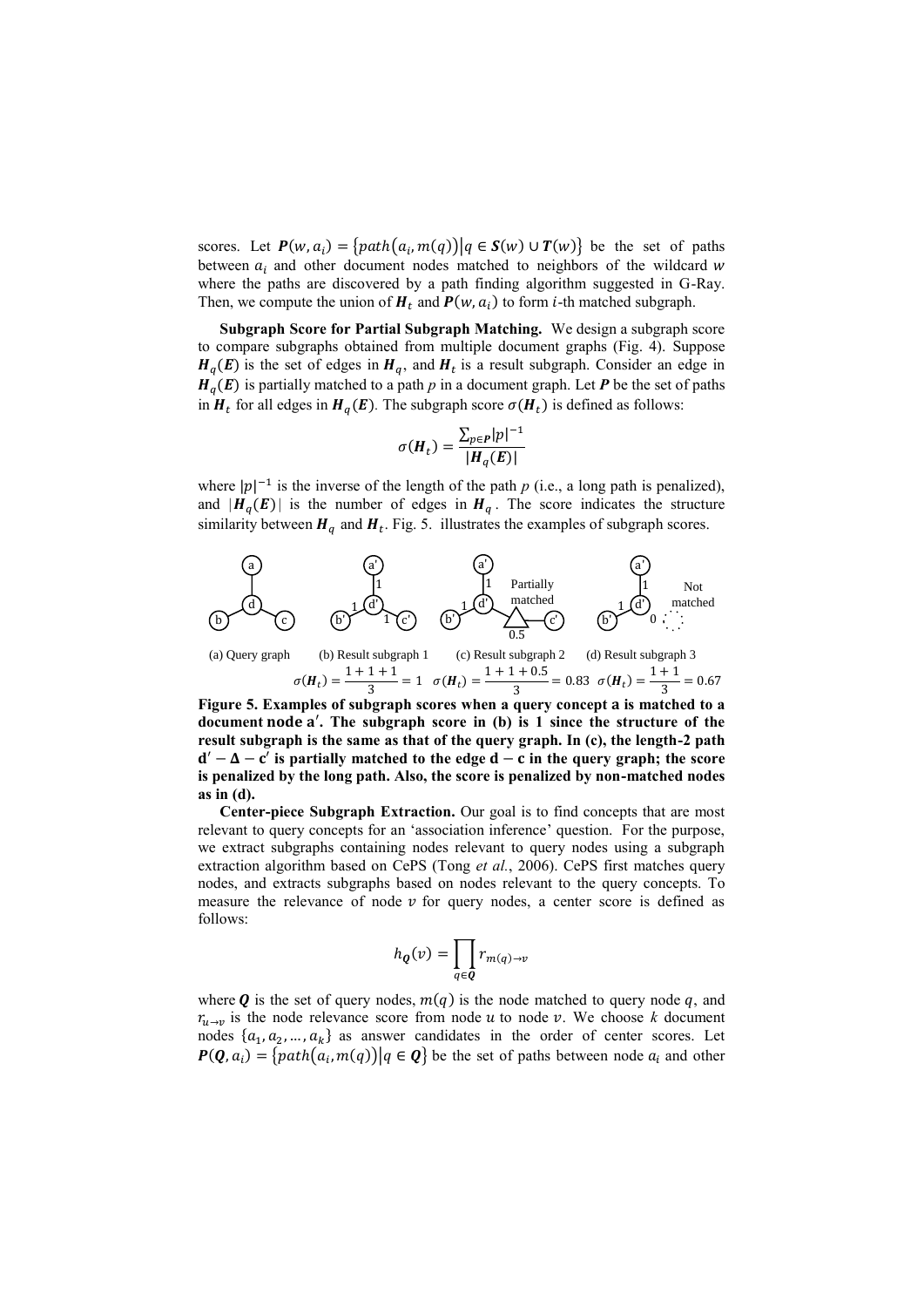document nodes matched to the query nodes where the paths are obtained by a path finding algorithm in CePS. Then, we build  $i$ -th matched center-piece subgraph by computing the union of the paths in  $P(Q, a_i)$ .

Each answer candidate extracted from each document graph contains a local score such as a center score. To increase the performance of overall QA process, the local score has to be integrated into a global score. However, in our current implementation, we take an approach of choosing top- $k$  answer candidates over all matched subgraphs in the order of local scores for simplicity.

#### **5. Experiment**

## *5.1. Task and Dataset*

Our CGQA system was applied to a real-world QA task as a way of proving its feasibility and identifying key research issues for further improvements. In particular, our aim is to test the performance of the current implementation of the graph matching and answer ranking algorithms for the questions of the two types so that we can identify the areas for further refinement and extension.

The QA task came from a quiz contest on Korean broadcasting, called *Jang-Hak Quiz*. The task in our experiment is to answer a subset of the questions by finding a ranked list of answer candidates from document CGs constructed from the Wikipedia corpus. As the evaluation measure, we employ success@n which represents the ratio of questions which succeed in finding correct answers within top n answer candidates. The comparison with state-of-art QA systems is not conducted because current language we focus is Korean.

We have collected the questions and answers broadcasted from 2009 to 2014. From 2,355 questions in total, we selected 11.8% that are classified as 'hard' questions belonging to the 'association inference' type. We also tested our system for questions belonging to the 'fill-in-the-blank' type, which constitutes 60.6% of the entire set. Other minor question types like 'comparison' and 'calculation' are not used for our experiment.

To construct a CG-based KB, we used the Korean Wikipedia corpus containing over 500,000 documents. After removing redirection, reference and category documents, we used 301,070 documents for actual experiment. A total of 1,618,458 concepts were extracted and the number of distinct IDs was 350,902. The number of triples formed after relation extraction was 20,676,272. We adopted 47 relations from Wikidata based on frequency.

# *5.2. Results*

#### *5.2.1. 'Fill-in-the-blank' questions*

Out of 766 questions belonging to this type, we selected 170 for which the query graphs were correctly constructed and context search was conducted successfully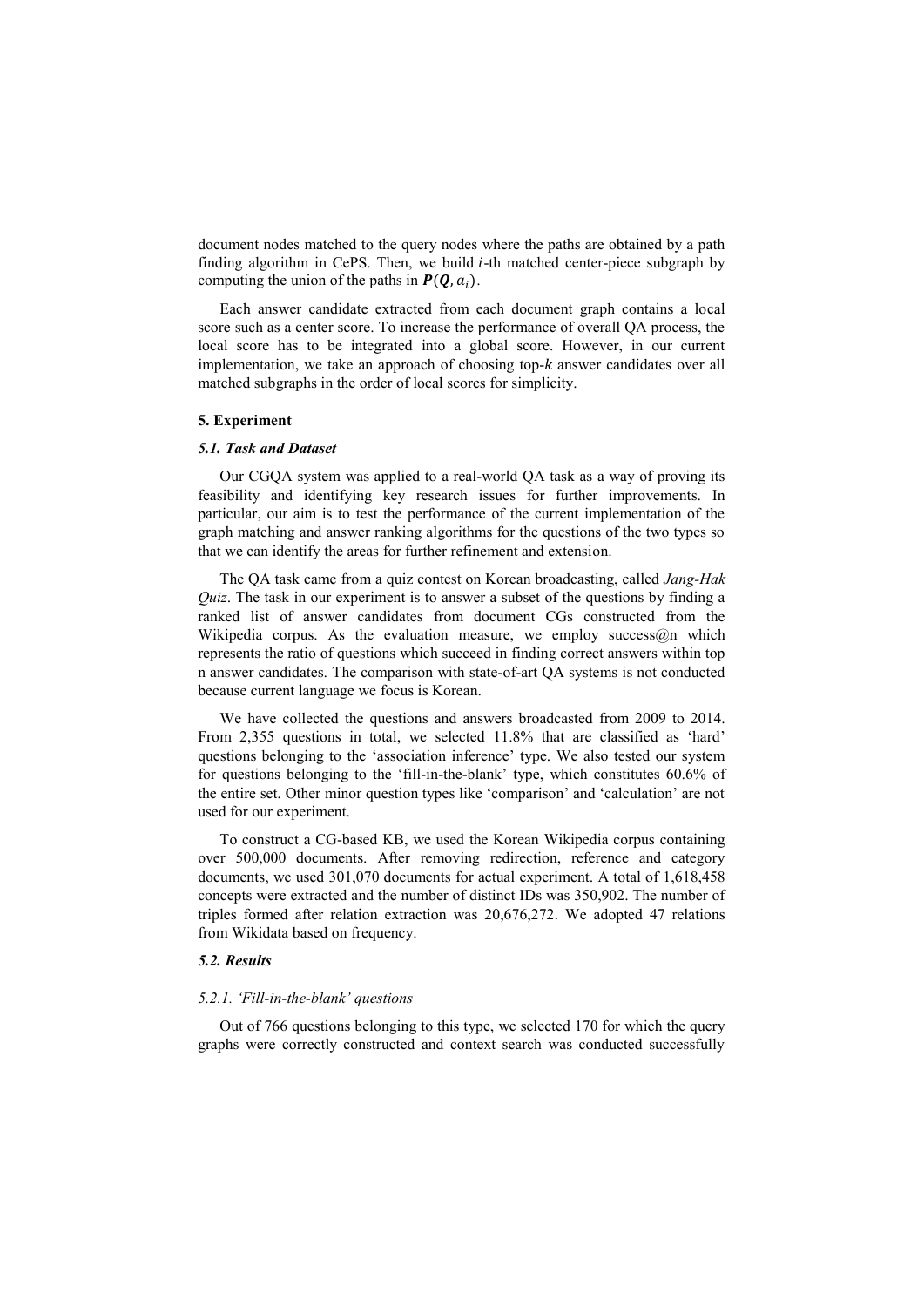with a reasonable number of candidate graphs. By isolating the errors incurred in the process of CG generation and context search, the experimental result would show the efficacy of the matching algorithms. The correctness of each query graph was determined by three judges.

Fig. 6 shows the result where the X axis represents the number of returned answer candidates (*n)* and the Y axis represents the ratio of correctly answered questions to the answer candidates, using success $\omega$ n criteria. For example, for 40% of the questions, the correct answer was found within five answer candidates. The correct answers were found in over 96% of the questions within the top 45 answer



candidates. It means we can find the correct answer with a very high probability when we search only 45 answer candidates. Note that the result is based on the graph matching algorithm only, and the performance can be further improved if we use other features available in the question CG such as semantic answer type (SAT).

## **Figure 6. Success@n of 'fill-in-the-blank' type questions**

#### *5.2.2. 'Association inference' question type*

This question type is atypical compared to usaual factoid questions because the clues included in a question are not likely to be found together with the answer in triples. It turns out that both IRQA and KBQA experience diffuculty in answering questions of this type. Out of 128 questions of this type in the dataset, we selected 30 questions for which their query graphs were constructed correctly and context search was also done successfully like the other query type case mentioned above.



Fig. 7 shows the result. As expected, the scores for this type are relatievly lower than the other question on average but not much. This result is very encouraging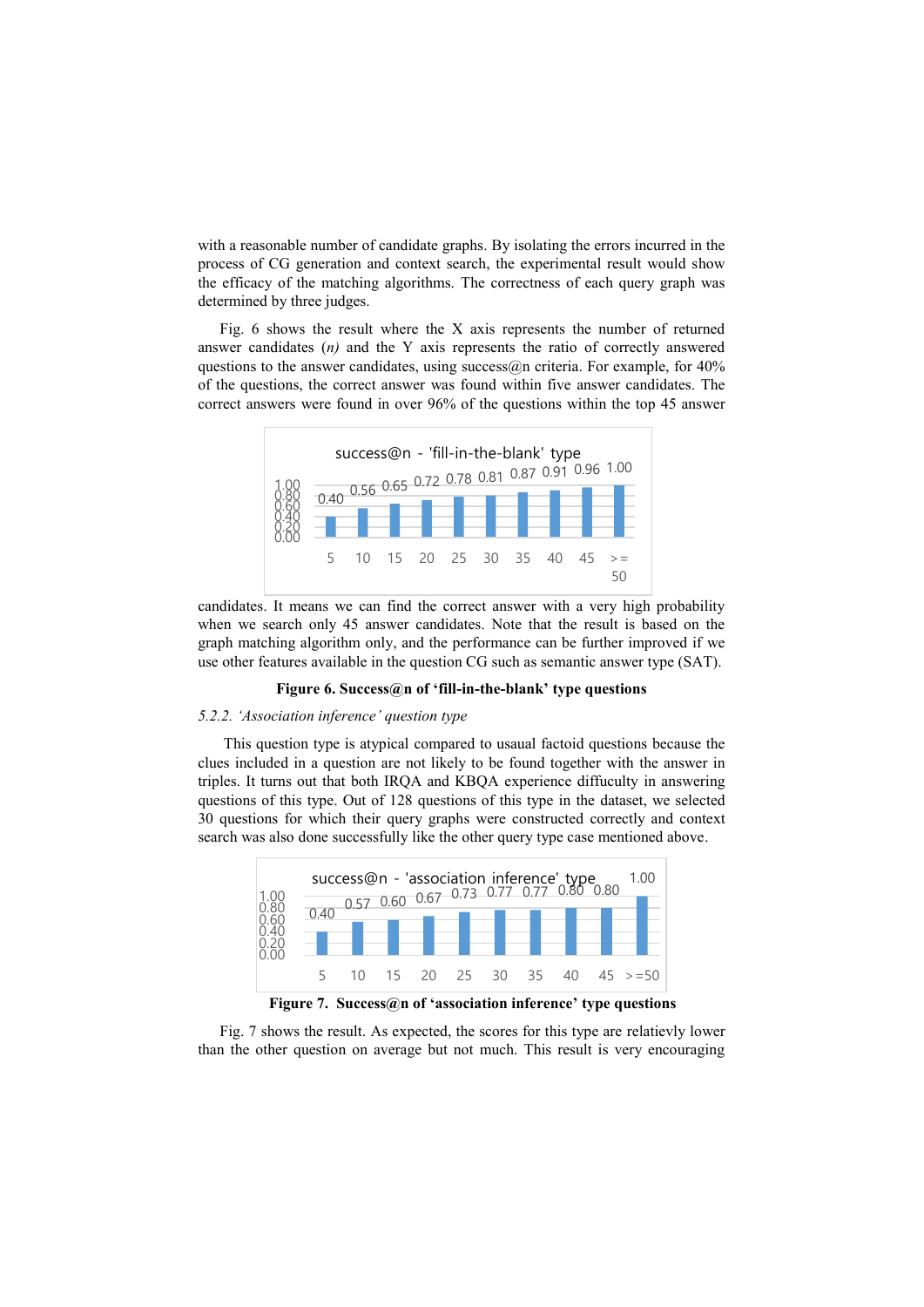because this question type is considered very difficult to answer by traditional QA systems. Although finding the correct answer from the candidates may be more difficult for this type of questions, the use of semantics avaiable in query graphs can also be a big plus in finding the correct answers.

## *5.2.3 Failure Analysis*

We show a failure case where the correct answer was ranked very low among the answer candidates, so that we can identify the limitations of the current implementation. The question we analyzed was of 'association inference' type. For the question *"A method or a tool to imply events that would occur in the future in a narrative of a novel or a play"*, the answer is '*foreshadow'*. The titles of the top five document graphs retrieved by the context search were: *Dramatization, Humanities, New\_Crobuzon* (nation in a novel), *SF* (genre), and *Richard\_Wagner* (composer). The first four are considered appropriate but the last one is completely irrelevant.

When the candidate graphs were matched against the query graph, the correct answer 'foreshadow' was ranked at 84. The highly ranked incorrect answers like 'train', 'setup', 'sex', and 'death' can be seen as instances of foreshadow in actual artwork but not appropriate as a general answer.

#### *5.2.4. Discussion*

One of the key contributions of this work is the explicit use of context for QA. The context search is valuable not only in reducing the search space but also enhancing the effectiveness of CGQA. The performance in the experiment would have been much lower without the context search as shown in a preliminary experiment where the performance without context search was much worse.

Existing QA approaches based on a context-insensitive KB rarely have knowledge structure to handle context, making it difficult to deal with 'hard' questions that refer to more than one context. Since the clue concepts in the questions are far apart from the correct answer, they cannot contribute to limiting the search in IRQA and making inference in KBQA. Fig. 8 shows a part of document graphs from three contexts to answer a question (from Fig. 3-1)). Although the clue concepts are dispersed widely, the correct answer is found successfully. For example, the concepts 'Human', 'Play', and 'Writer' found from several different contexts ('Wikipidia:Atheism' and 'Wikipidia:Humanities') contributed to find the correct answer 'Robot' by CGQA.

In our graph matching algorithm, the subgraph scores indicate how much a result subgraph is topologically similar to the query graph without considering the importance of each concept in the query graph. The proposed method would result in poor performance when the resulting subgraphs cover only a small portion of the concepts in the query graph and when they are similar to each other. Therefore we need to devise an enhanced scoring function by considering various semantics like concept-concept similarity.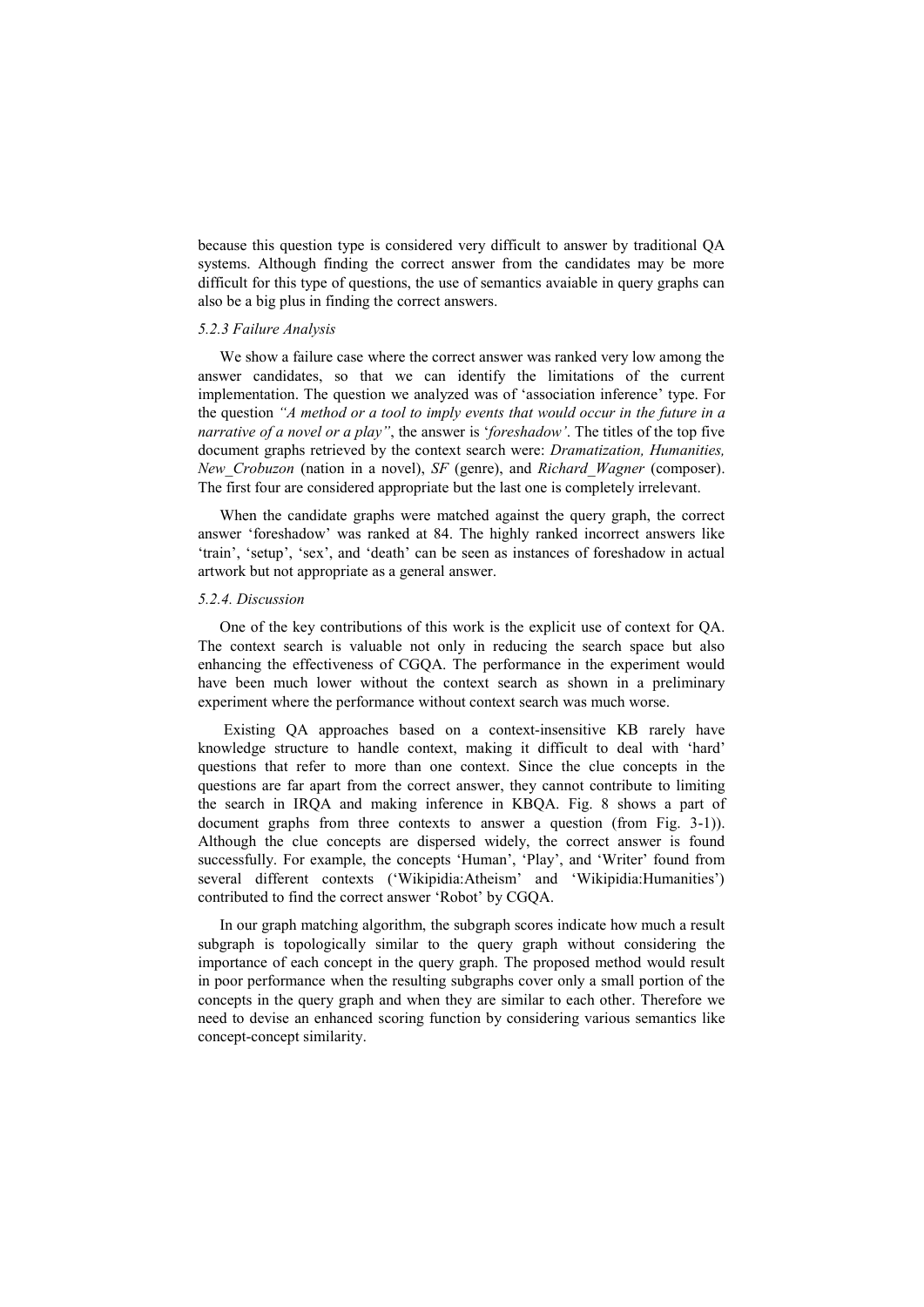

**Figure 8. A subset of document graphs from three contexts to answer a question**

#### **6. Conclusion**

We proposed a conceptual graph based question answering (CGQA) framework that enables informal inference and context-driven knowledge representation. This approach has been implemented with NLP techniques for generating conceptual graphs from text and efficient graph matching algorithms as an inference mechanism, which is geared toward answering not only conventional but also 'hard' questions.

We described how the new QA method applies to questions in a quiz contest dataset and the feasibility of CGQA framework that helps answering 'hard' questions that require processing of contexts. We reassured that the availability of context-based knowledge structure seems crucial for the given QA task.

There are a number of avenues to explore for future research. Using the framework, we can define a variety of context types so that the graph matching can be limited to more coherent candidate graphs, thereby improving efficiency and effectiveness. Another important area is to consider approximate matching in computing concept-concept or relation-relation similarity so that we can relax the rigidity of graph matching for higher recall. On the other hand, the structural constraints would compensate for a potential loss of precision.

## **7. Acknowledgment**

This work was supported by Institute for Information  $\&$  communications Technology Promotion(IITP) grant funded by the Korea government(MSIP) (No. R0101-15-0176, Development of Core Technology for Context-aware Deep-Symbolic Hybrid Learning and Construction of Language Resources).

#### **8. Bibliographie**

Berant J., Liang P., « Semantic parsing via paraphrasing », *In Proceedings of ACL*. Vol. 7, No. 1. 2014.